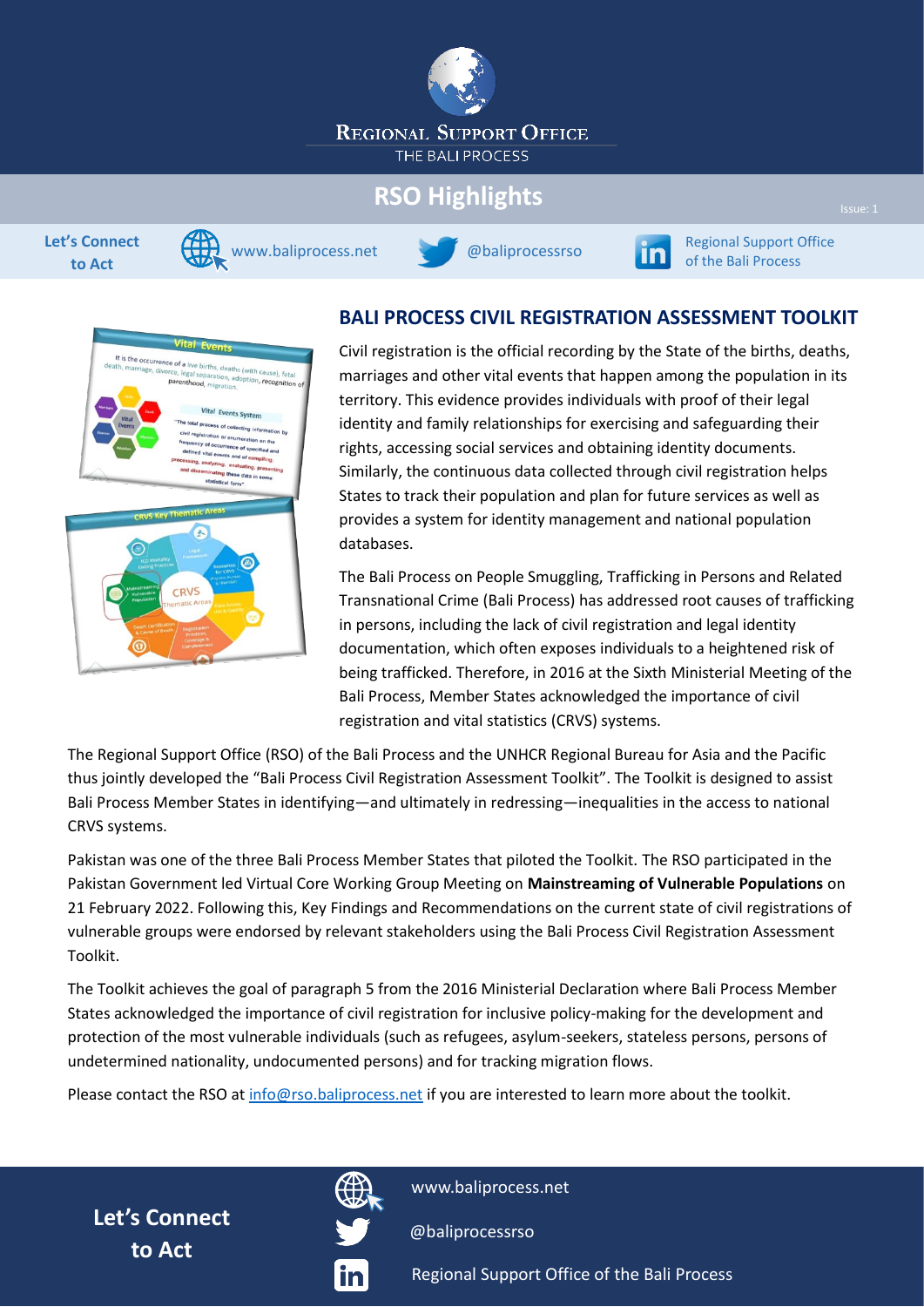

#### **CAPACITY BUILDING AND TRAINING**

The provision of capacity building and training activities to frontline officers is a key offering from the RSO and a core component of the RSO's purpose. The RSO works with Bali Process Members and partners such as the Jakarta Centre for Law Enforcement Cooperation (JCLEC), the People's Police Academy of Vietnam and the United Nations Institute for Training and Research affiliated CIFAL Jeju training facility, to develop and deliver fit-for-purpose capacity building activities.

On 1 March 2022, the RSO delivered a virtual training workshop with JCLEC on **Addressing People Smuggling and Trafficking in Persons** to Indonesian law enforcement and immigration officials. The workshop contained three sessions aimed at providing participants with the knowledge and skills required to better understand and improve responses to incidents of trafficking in persons and smuggling of migrants. The RSO valued the engagement from participants and will use their experiences and feedback as a basis for refining and improving the content for future workshops.



[O](https://www.baliprocess.net/news/the-bali-process-virtual-training-workshop-on-identifying-and-protecting-victims-of-trafficking-in-persons/)n 6 April 2022, a virtual training workshop was delivered with JCLEC on **Identifying and Protecting Victims of Trafficking in Persons** to law enforcement and immigration officials from Indonesia and Malaysia. Participants were asked to share their experiences and thoughts on what they considered to be key issues and challenges in trafficking victim identification and protection.

The content was based on the framework of the Practitioner Guides on [Trafficking Victim Identification](https://www.baliprocess.net/UserFiles/baliprocess/File/Trafficking%20Victim%20Identification_%20A%20Practitioner%20Guide%20NEXUS%20and%20RSO%202021.pdf) and [Victim Protection and Support](https://www.baliprocess.net/UserFiles/baliprocess/File/Trafficking%20Victim%20Protection%20and%20Support_%20A%20Practitioner%20Guide%20NEXUS%20and%20RSO%202021.pdf) which were developed by the NEXUS Institute in partnership with the RSO. These guides are part of the project: **Improving the Identification, Protection and Reintegration of Trafficking Victims in Asia: Practitioner Guide Series.** Two additional guides on the [Recovery and Reintegration of Trafficking](https://www.baliprocess.net/UserFiles/baliprocess/File/Recovery%20and%20Reintegration%20of%20Trafficking%20Victims_%20A%20Practitioner%20Guide%20NEXUS%20and%20RSO%202021.pdf)  [Victims](https://www.baliprocess.net/UserFiles/baliprocess/File/Recovery%20and%20Reintegration%20of%20Trafficking%20Victims_%20A%20Practitioner%20Guide%20NEXUS%20and%20RSO%202021.pdf) and the [Special and Additional Measures for Child Trafficking Victims](https://www.baliprocess.net/UserFiles/baliprocess/File/Special-Measures-for-Child-Trafficking-Victims-A-Practitioner-Guide-NEXUS-and-RSO.pdf) have also been published as part of the series.

The RSO will continue to deliver training workshops based on the Practitioner Guide Series as they support the work of practitioners from the Association of Southeast Asian Nations (ASEAN) and Bali Process Member States. The guides offer a comprehensive and holistic overview of key issues and challenges in protecting adult and child trafficking victims in a succinct and accessible format as well as guidance for practitioners and policymakers to address them.

**Let's Connect to Act**



[www.baliprocess.net](https://www.baliprocess.net/)

[@baliprocessrso](https://twitter.com/baliprocessrso)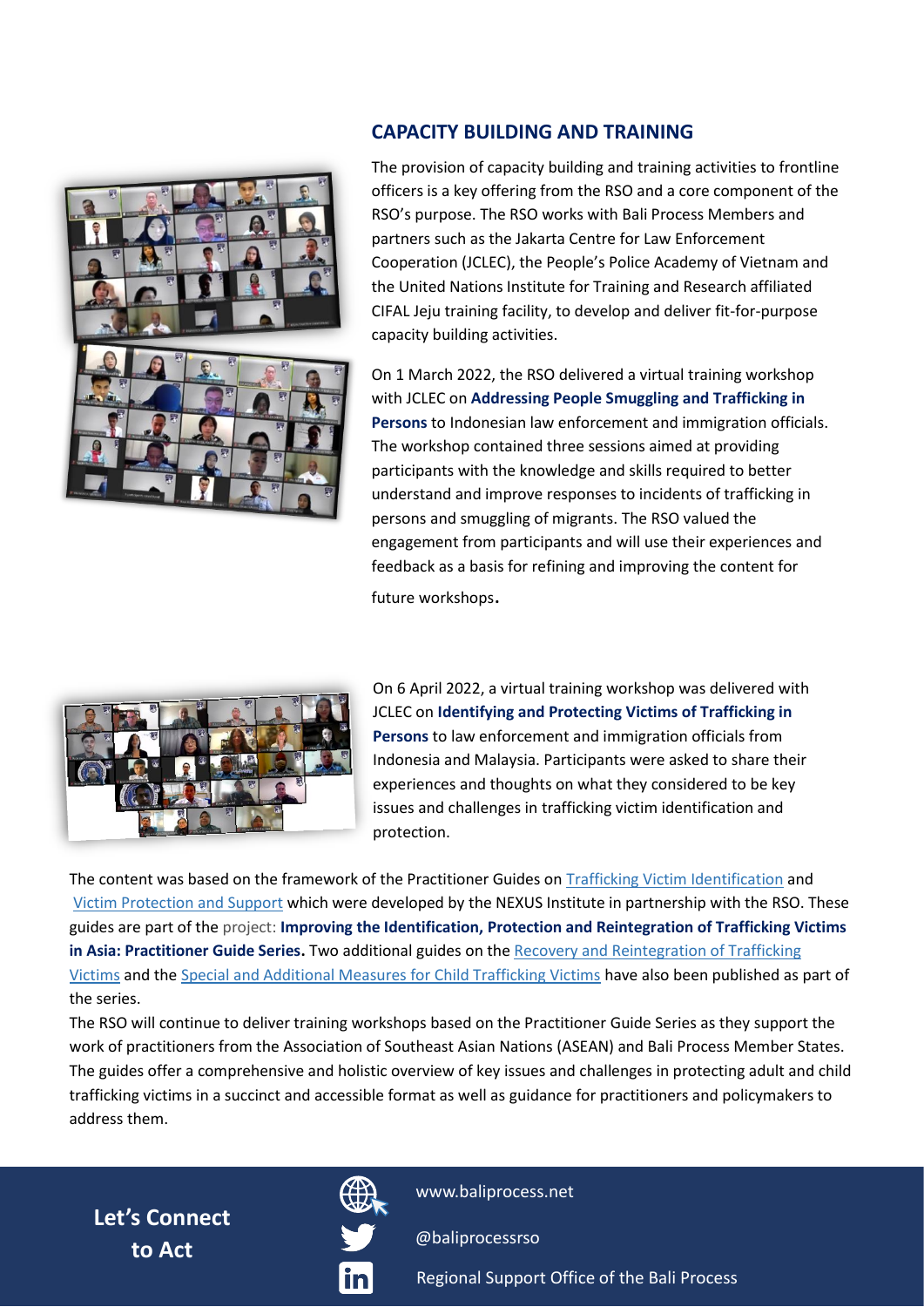## **Publication Updates**

#### **Corruption as a Facilitator of Trafficking in Persons and Smuggling of Migrants**



Within the Bali Process, the Trafficking in Persons Working Group identified tackling corruption as a facilitator of human trafficking as a main priority of focus. The Working Group's Forward Work Plan 2017- 19 aimed to 'strengthen Bali Process member countries' awareness of corruption as a key facilitator of human trafficking and explore opportunities to strengthen engagement between anti-corruption and trafficking practitioners'.

The RSO partnered with the United Nations Office on Drugs and Crime (UNODC) Regional Office for Southeast Asia and the Pacific (ROSEAP)

to produce two key publications to address this identified gap. These products set out to promote understanding of, and strengthen response to, the role of corruption in these two crime types across the Bali Process region, with a particular focus on ASEAN Member States.

The study on **Corruption as a Facilitator of Smuggling of Migrants and Trafficking in Persons in the Bali Process Region with a Focus on Southeast Asia** was launched on 30 March 2021. It concluded with roundtable discussions to present the results of the study as well as to gather views from related ministries and agencies in Indonesia and Malaysia respectively. The study offers a set of recommendations to inform responses to the interlinked phenomena of corruption, smuggling of migrants and trafficking in persons.

The Briefing Notes summarise the recommendations from the study and captures the themes and insights that were shared from the discussions. The study and its associated publications encourage critical consideration of the relationship between corruption and people smuggling and trafficking in persons in Bali Process Member States.

Click here to read about the study [Corruption as a facilitator of smuggling of migrants and trafficking in person](https://www.baliprocess.net/regional-support-office/corruption-as-a-facilitator-of-smuggling-of-migrants-and-trafficking-in-persons/)  [\(baliprocess.net\)](https://www.baliprocess.net/regional-support-office/corruption-as-a-facilitator-of-smuggling-of-migrants-and-trafficking-in-persons/) and to download the Briefing Notes.

#### **RSO-NEXUS Practitioner Guide Series**

The RSO and the NEXUS Institute partnered together to develop the Practitioner Guides on [Trafficking Victim](https://www.baliprocess.net/UserFiles/baliprocess/File/Trafficking%20Victim%20Identification_%20A%20Practitioner%20Guide%20NEXUS%20and%20RSO%202021.pdf)  [Identification,](https://www.baliprocess.net/UserFiles/baliprocess/File/Trafficking%20Victim%20Identification_%20A%20Practitioner%20Guide%20NEXUS%20and%20RSO%202021.pdf) [Victim Protection and Support,](https://www.baliprocess.net/UserFiles/baliprocess/File/Trafficking%20Victim%20Protection%20and%20Support_%20A%20Practitioner%20Guide%20NEXUS%20and%20RSO%202021.pdf) [Recovery and Reintegration of Trafficking Victims](https://www.baliprocess.net/UserFiles/baliprocess/File/Recovery%20and%20Reintegration%20of%20Trafficking%20Victims_%20A%20Practitioner%20Guide%20NEXUS%20and%20RSO%202021.pdf) and [Special and](https://www.baliprocess.net/UserFiles/baliprocess/File/Special-Measures-for-Child-Trafficking-Victims-A-Practitioner-Guide-NEXUS-and-RSO.pdf)  [Additional Measures for Child Trafficking Victims](https://www.baliprocess.net/UserFiles/baliprocess/File/Special-Measures-for-Child-Trafficking-Victims-A-Practitioner-Guide-NEXUS-and-RSO.pdf) which were part of the project: Improving the Identification, Protection and Reintegration of Trafficking Victims in Asia: Practitioner Guide Series. The Guides support the work of practitioners in Bali Process Member States and provide concrete and practical guidance on what practitioners can do to improve trafficking victim protection.

The **Thai translation** of the **RSO-NEXUS Practitioner Guide Series on Trafficking Victim Identification** was finalised in April 2022 and expands the current language catalogue to 5 languages.



Click here to explore all 5 languages. English, Vietnamese, Malaysian, Indonesian and Thai.

**Let's Connect to Act**



[www.baliprocess.net](https://www.baliprocess.net/)

[@baliprocessrso](https://twitter.com/baliprocessrso)

<u>in</u>